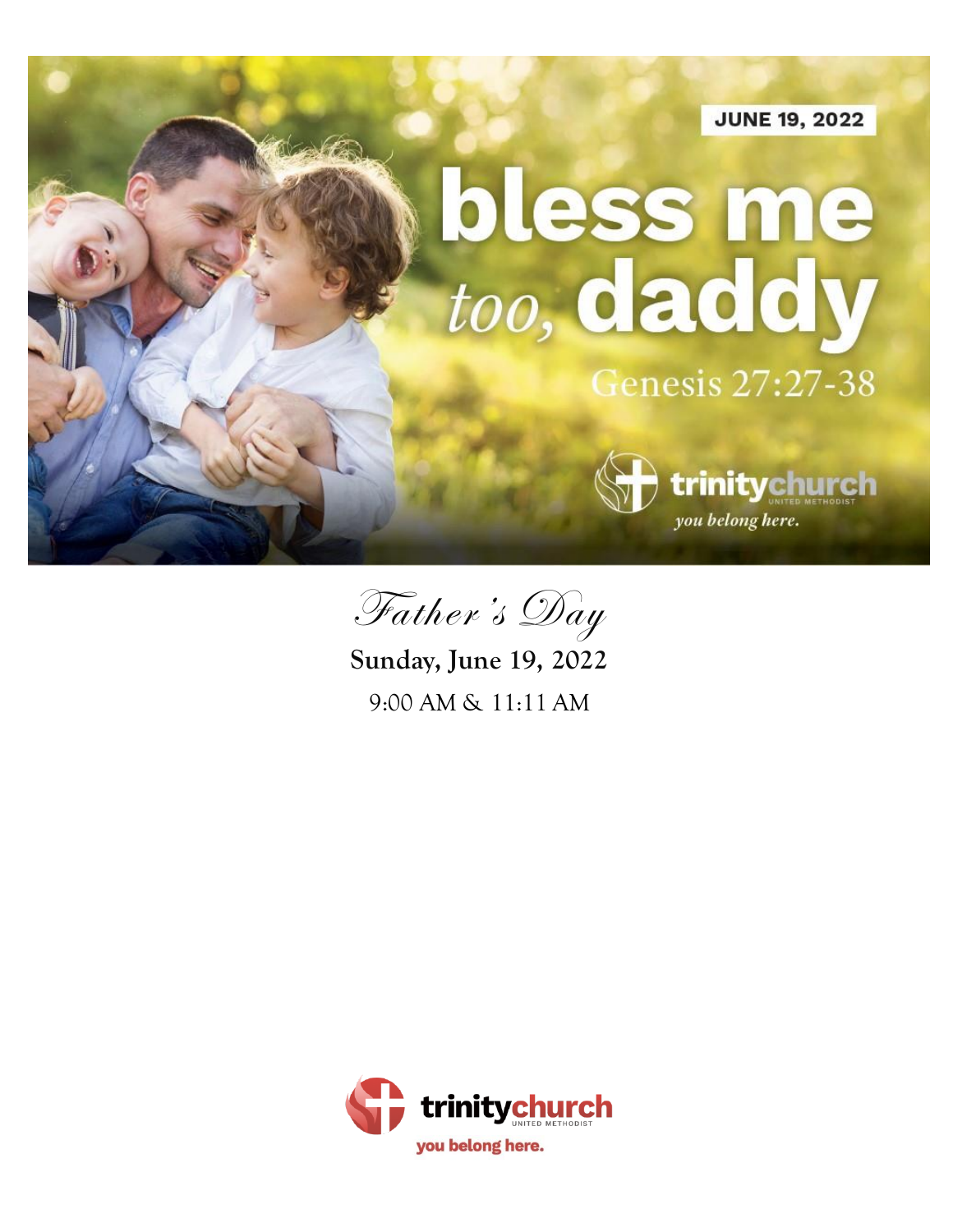Celebration of Worship **June 19,** 2022  $\qquad \qquad$  Father's  $\mathcal{D}_{ay}$  9:00 am **WE ENTER TO WORSHIP PRELUDE** *Carillon Myron Roberts* **GREETING AND ANNOUNCEMENTS** *(Please register your attendance on the red attendance pad, located at the right end of each pew.)* **\* OPENING HYMN** *Faith of Our Fathers* No. 710 **\* CALL TO WORSHIP** *Based on Psalm 84 Leader: How lovely is your dwelling place, Lord Almighty!* **People: My soul yearns, even faints, for the courts of the Lord. My heart and my flesh cry out for the living God.** *Leader: Blessed are those who dwell in your house; they are ever praising you. Blessed are those whose strength is in you, whose hearts are set on pilgrimage.* **People: Better is one day in your courts than a thousand elsewhere; I would rather be a doorkeeper in the house of my God than dwell in the tents of the wicked. All: Lord Almighty, blessed is the one who trust in you. SOLO** *I'll Walk with God N. Brodski* James Williams, baritone

#### **WE OFFER OUR GIFTS AND PRAYERS TO GOD**

#### **JOYS AND CONCERNS**

**PASTORAL PRAYER** *Please contact the church office to share any prayer concerns you may have.*

#### **THE LORD'S PRAYER**

**Our Father, who art in heaven, hallowed be thy name. Thy kingdom come, thy will be done on earth as it is in heaven. Give us this day our daily bread. And forgive us our trespasses, as we forgive those who trespass against us. And lead us not into temptation, but deliver us from evil. For thine is the kingdom, and the power, and the glory, forever. AMEN. OFFERTORY** *Alleluia, Sing to Jesus arr. Mark Hayes* James Williams, baritone **\* DOXOLOGY** No. 94 **Praise God, from whom all blessings flow; Praise God, all creatures here below: Alleluia! Alleluia!** 

**Praise God, the source of all our gifts! Praise Jesus Christ, whose power uplifts!** 

**Praise the Spirit, Holy Spirit! Alleluia! Alleluia! Alleluia!**

*Please turn off your cell phone or set it to silent-mode in consideration for other worshippers. Thank you.*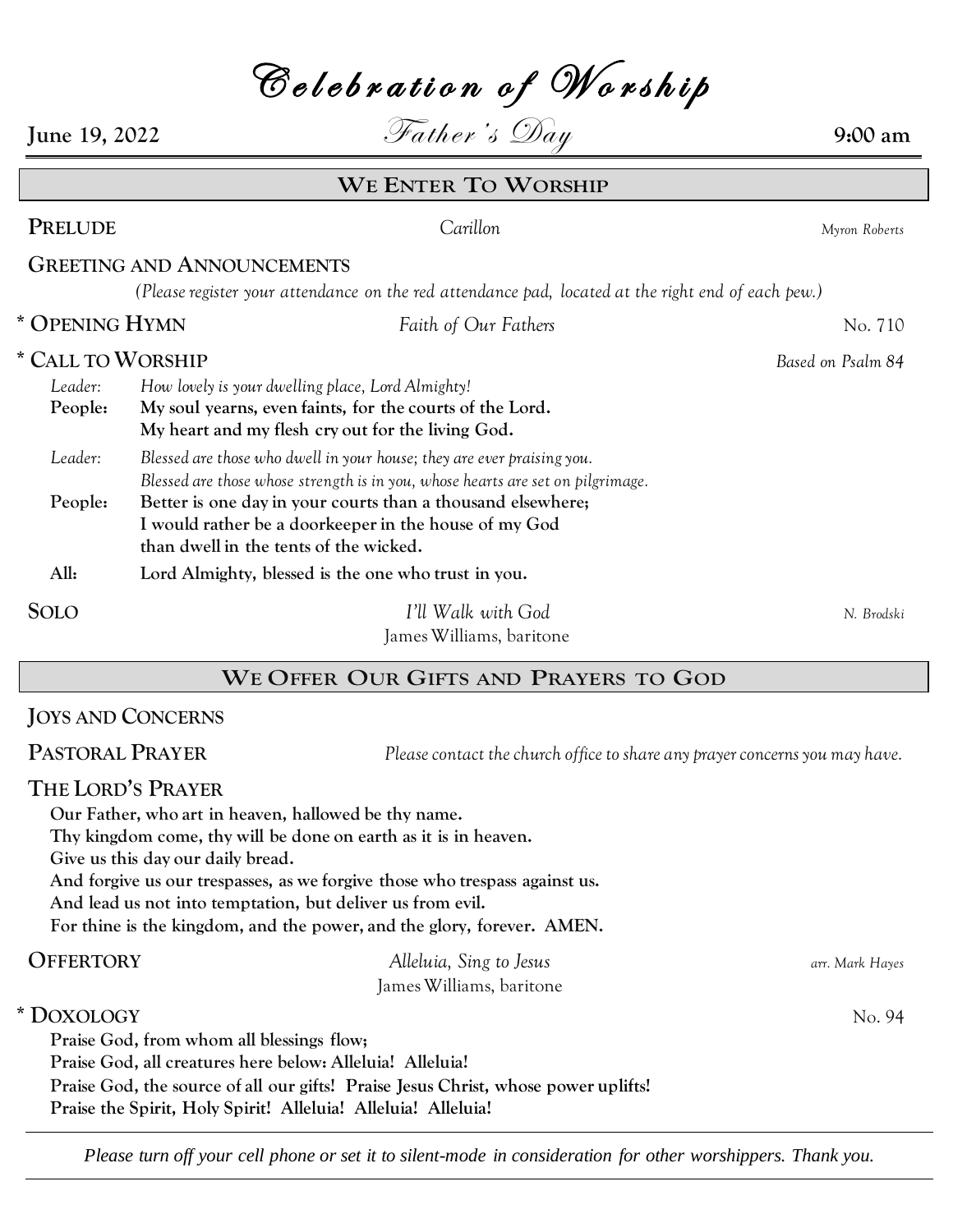**WORSHIP WITH THE CHILDREN** Christa McCarrick (9 am & 11:11 am)

*After the "Worship with the Children" moment, children aged 4 yrs. – 5th grade are welcome to remain with their parents in church OR exit to the Narthex where they will be escorted to Room #9 for a time of Christian activities, worship, singing and fellowship led by various church members.*

**ANTHEM** *The Majesty and Glory of Your Name Tom Fettke* The Chancel Choir

#### **WE RESPOND TO GOD'S WORD**

**SCRIPTURE READING** *Genesis 27: 27-38 (NIV) LEADER: This is the Word of God for the People of God.* **PEOPLE: Thanks be to God. THE MESSAGE** *Bless Me Too, Daddy!* Rev. Chris Neikirk **\* CLOSING HYMN** *Dear Lord and Father of Mankind* No. 358 **\* BENEDICTION \* POSTLUDE** *Toccatta Leon Boellmann*

# **\* PLEASE STAND IN BODY OR IN SPIRIT**

Dr. David K. Lamb, Director of Music; Sharon Herndon, Organist (9 am service) Bill Maetschke, Praise Team Leader (11:11 am service)

Sunday Worship Schedule:

Trinity offers both Traditional (9:00 am) and Casual (11:11 am) worship services. Nursery care, for birth – preschool (age 4), is available in Room #11/13 from 8:50 am to 12:25 pm.



#### **Clothe-a-Teen**

June is **Clothe-a-Teen month** for HOPE of Southern Indiana. This program helps lowincome families to purchase back to school clothes for middle and high school students. This is a valuable program that directly impacts the student's self-esteem those first few days of school. Church and Society is still taking donations for Clothea-Teen. Please consider making a donation so Trinity can reach its goal of clothing 75 teens at \$100 each. Thank you!

You can give donations per your usual method with *Clothe-a-Teen* in the memo. For more information, **contact Jan McCauley,** at **812-948-5055** or **[fdoxiemom2@aol.com](mailto:fdoxiemom2@aol.com)**.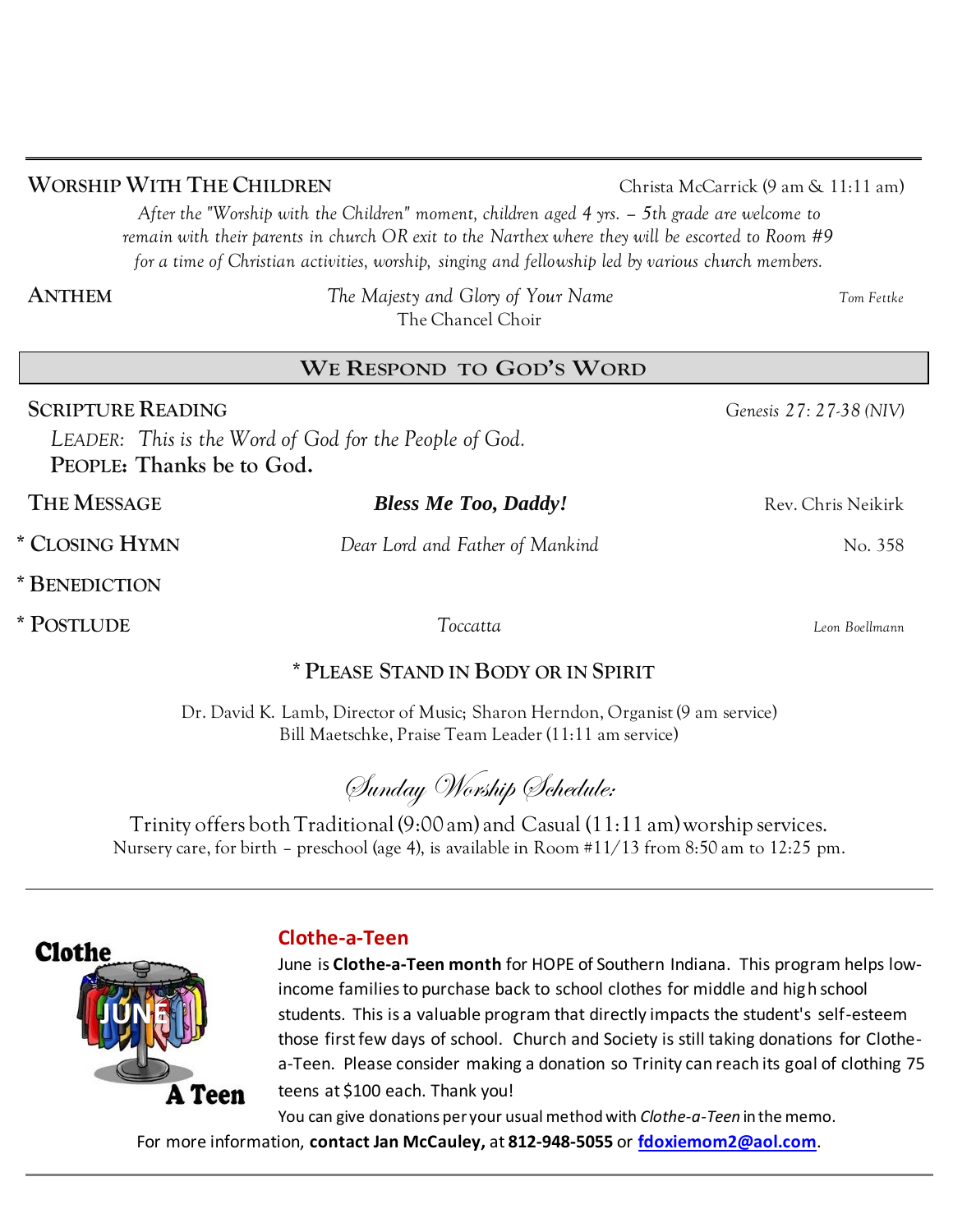June 19, 2022 Welcome to Trinity! 9:00 & 11:11 am

#### **SERMON Bless Me Too, Daddy!** Rev. Chris Neikirk

#### **BASIC THEME:**

Deception leads to dire consequences for the deceiver, the one being deceived, and those who might be connected to both individuals. Sometimes we are misled because we are naive or want desperately to believe in an alternate reality or because we want to have faith in the deceiver. Sometimes, we are deceived due to no fault of our own. Oh, what a tangled web we weave… In ancient times, a father only had one blessing to bestow on his firstborn. Thankfully, God has unlimited blessing to bestow on all of his children.

# SERMON SNAPSHOT (KEY POINTS):

We know parents are supposed to have favorites, but some do. Isaac loved Esau, but Rebekah loved Jacob. When Isaac was old and frail, Rebekah and Jacob conspired to deceive him and cheat Esau out of his father's blessing. This deception caused irreparable damage to an already fractured and dysfunctional

family. Esau was left to beg for a blessing that could not be given.

# **S O W H A T ?**

Have you experienced hurt and deception at the hands of those who were supposed to support and protect you? Does the pain affect you and those relationships still? Is there hope for reconciliation? Do you need to seek the wisdom of the Lord as you attempt to resolve past issues within yourself and in your relationships? Forgiveness is power.

# **11:11am Service Information:**

## **Opening Music:**  *God So Loved We The Kingdom Overcome Elevation Worship Honey in the Rock Ligertwood & Lake* **Communion:**  *Nothing Without You* **Closing Song:**   *I am Your Beloved J & M Helser* Bill Maetschke, Praise Team Leader

# **ANNOUNCEMENTS**

**the altar flowers are given to the glory of God** and in celebration of the 51st wedding anniversary today of Vicki and Greg Neely.

#### **upcoming in worship**

# **Summer Worship Series: Practically Christian. . . What Matters?**

#### **July 17 – September 25, 2022**

John Wesley and early Methodists were particularly concerned about inviting people to experience God's grace and to grow in their knowledge and love of God through disciplined Christian living. They placed primary emphasis on Christian living, on putting faith and love into action. This emphasis on what Wesley referred to as "practical divinity" has continued to be a hallmark of United Methodism today. (umc.org – Our Wesleyan Heritage) How we practically live out our Christian faith is dictated, in part, by identifying what matters? What matters to God should influence both our beliefs and our actions.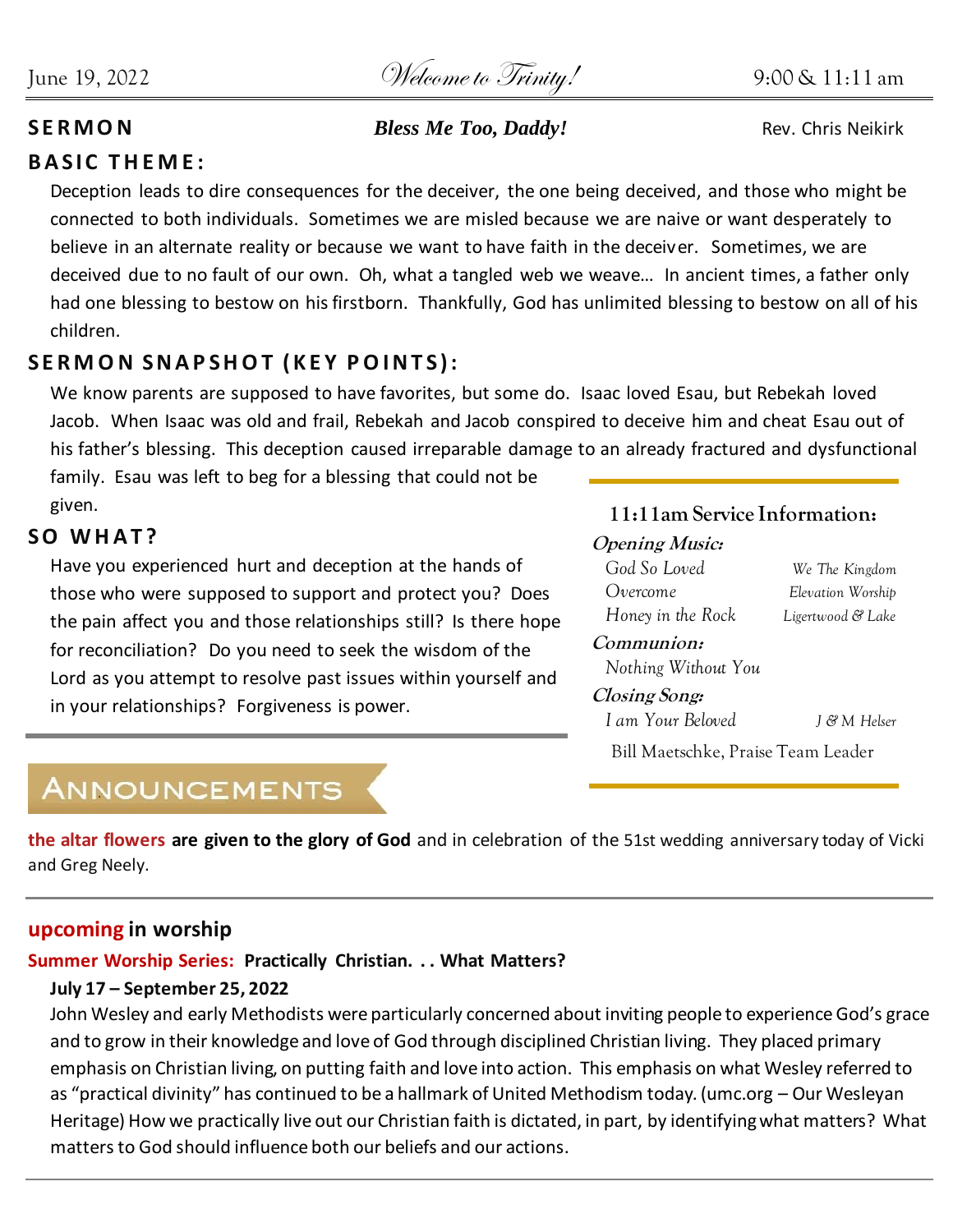# **Scripture: Genesis 27: 27-38** (NIV)

 $27$  So he went to him and kissed him. When Isaac caught the smell of his clothes, he blessed him and said, "Ah, the smell of my son is like the smell of a field that the LORD has blessed.  $^{28}$  May God give you heaven's dew and earth's richness— an abundance of grain and new wine.  $^{29}$  May nations serve you and peoples bow down to you. Be lord over your brothers, and may the sons of your mother bow down to you. May those who curse you be cursed and those who bless you be blessed." <sup>30</sup> After Isaac finished blessing him, and Jacob had scarcely left his father's presence, his brother Esau came in from hunting. <sup>31</sup>He too prepared some tasty food and brought it to his father. Then he said to him, "My father, please sit up and eat some of my game, so that you may give me your blessing."  $32$  His father Isaac asked him, "Who are you?" "I am your son," he answered, "your firstborn, Esau." <sup>33</sup> Isaac trembled violently and said, "Who was it, then, that hunted game and brought it to me? I ate it just before you came and I blessed him—and indeed he will be blessed!" <sup>34</sup> When Esau heard his father's words, he burst out with a loud and bitter cry and said to his father, "Bless me—me too, my father!"

<sup>35</sup> But he said, "Your brother came deceitfully and took your blessing." <sup>36</sup> Esau said, "Isn't he rightly named Jacob? This is the second time he has taken advantage of me: He took my birthright, and now he's taken my blessing!" Then he asked, "Haven't you reserved any blessing for me?" <sup>37</sup> Isaac answered Esau, "I have made him lord over you and have made all his relatives his servants, and I have sustained him with grain and new wine. So what can I possibly do for you, my son?" <sup>38</sup> Esau said to his father, "Do you have only one blessing, my father? Bless me too, my father!" Then Esau wept aloud.



#### **trinity kids vbs summer programing:**

**Vacation Bible Study** (VBS) **on Friday and Saturday evenings**. I hope that more families can join us for these mini VBS events. Even if your family can only make one the sessions, come learn and play at the pool as you experience Jesus' stories about water. Each day focuses on a cool pool theme as we grow in biblical knowledge.

*VBS Pool Party* is for children ages 5 through finished 4th grade. At 5:30 pm we will have a free dinner for all children and volunteer teachers who attend; the VBS program will follow, from 6 pm to 8:30 pm.

**Dates:**

- Friday June 24 & Saturday June 25
- Friday July 22 & Saturday July 23

**Registration forms available NOW! Contact Christa McCarrick, Children's Ministry Coordinator at kids@trinityna.org | 267-393-0330**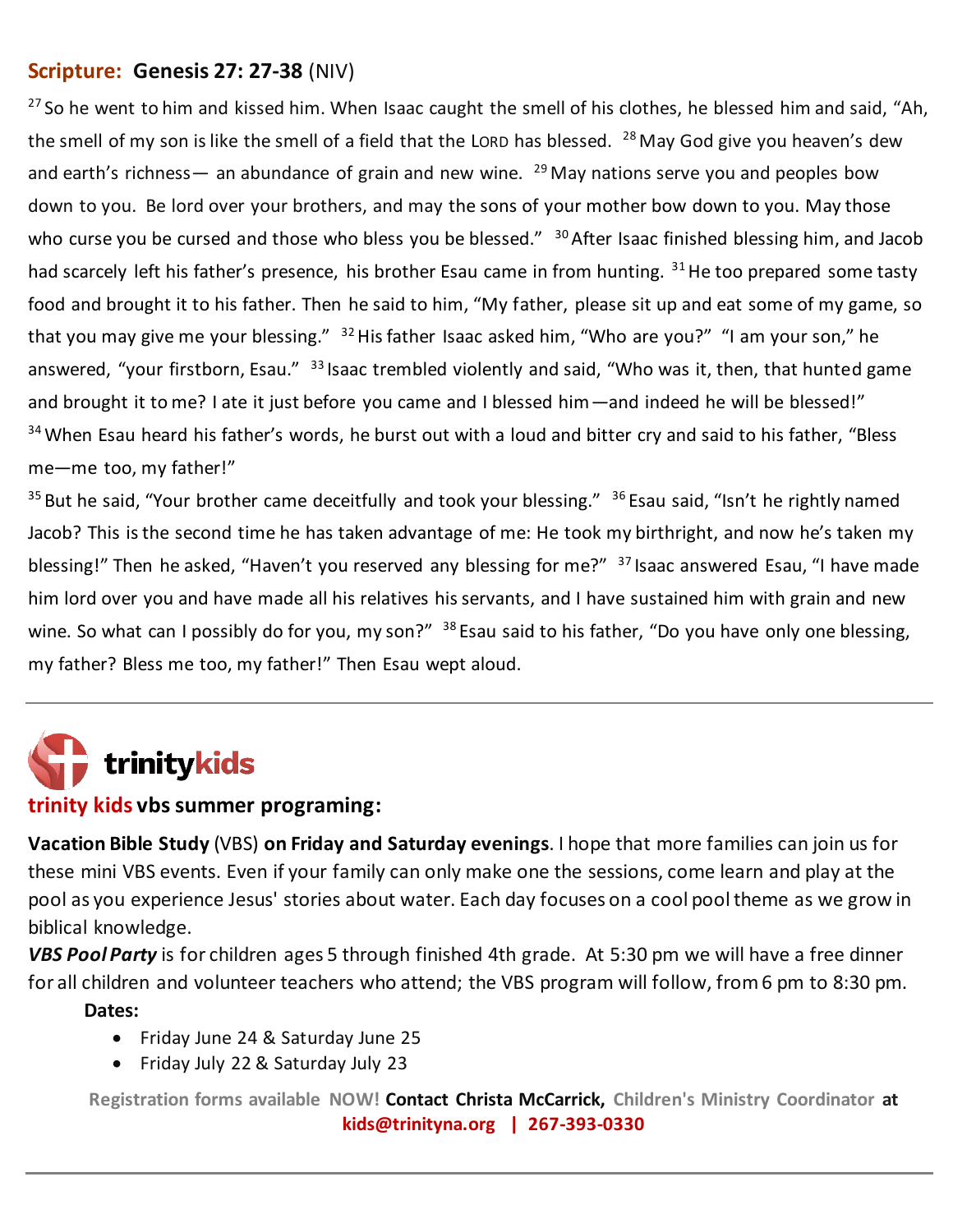# **Weekly Planner**

#### **Repeats Sundays**

 9:00 am & 11:11 am **Worship Services**(Sanctuary) 10:15 am **Sunday school** for all ages 4:00 pm **Youth Group Mtg** (#38, Murr Hall) 7 pm Gamblers Anonymous (#1)

#### **Repeats Thursdays**

 6:30 pm Down Syndrome of Louisville (#1, MH) 7:00 pm **Chancel Choir Rehrsl** (Sanctuary)

**June 19 Sunday** Happy Father's Day

**June 23 Thursday**

7 pm Joyfully Sing (Sanct)

**June 24 & 25 Fri. & Sat**. 5:30 pm VBS (all facility)

**June 28 Tuesday** 10:30 am Last Tues Book Club (#7)

**July 3 Sunday** 11 am UTL brunch & class (MH)

**July 4 Monday** Office closed

**July 5 Tuesday** 11 am Trinity Womens Mtg (MH)



#### **No youth group today. Have a Happy Father's Day!**

#### **Next Sunday, 6/26, is the big day!**

The Youth will be headed to Charleston WV for their annual, summer mission trip. We'll be ministering and serving the impoverished alongside five other churches for five days. Please be in prayer for us as we prepare for this awesome and challenging experience.

**For more information, contact Nathan Bleecker** at nathan.bleecker@trinityna.org

*Please plan to be "our special guest" for*

# **Joyfully Sing!**

**Thursday, June 23, 2022 at 7:00 pm**

*Graduation Recital: Voice Students of Dr David K Lamb* **At Trinity Church – New Albany, IN**

- Madeline French, soprano, North Harrison High School
- James R Gibson, tenor, Salem High School
- James A Williams, tenor, North Harrison High School

*Featuring a variety of selections from Classical to Broadway!*

**All are welcome. Doors open at 6:30 pm.**

#### **upper room devotionals are here!**

The July/August issue of the Adult Upper Room Devotionals is now available in the Narthex area on the end of the *Sign-*



**Sat., Oct. 15, 2022, 9 am – 2pm** at Trinity Church, New Albany, IN

**Handmade arts & crafts** 30+ local vendors | Unique gifts

**Homemade soups & desserts, 11 am – 2 pm**

#### **Homemade baked goods**

*Sponsored by Trinity Women Free Parking | Free Admission*

*up* table just left of the coffee table. *The Upper Rooms are \$1 each and \$1.50 for the large print.*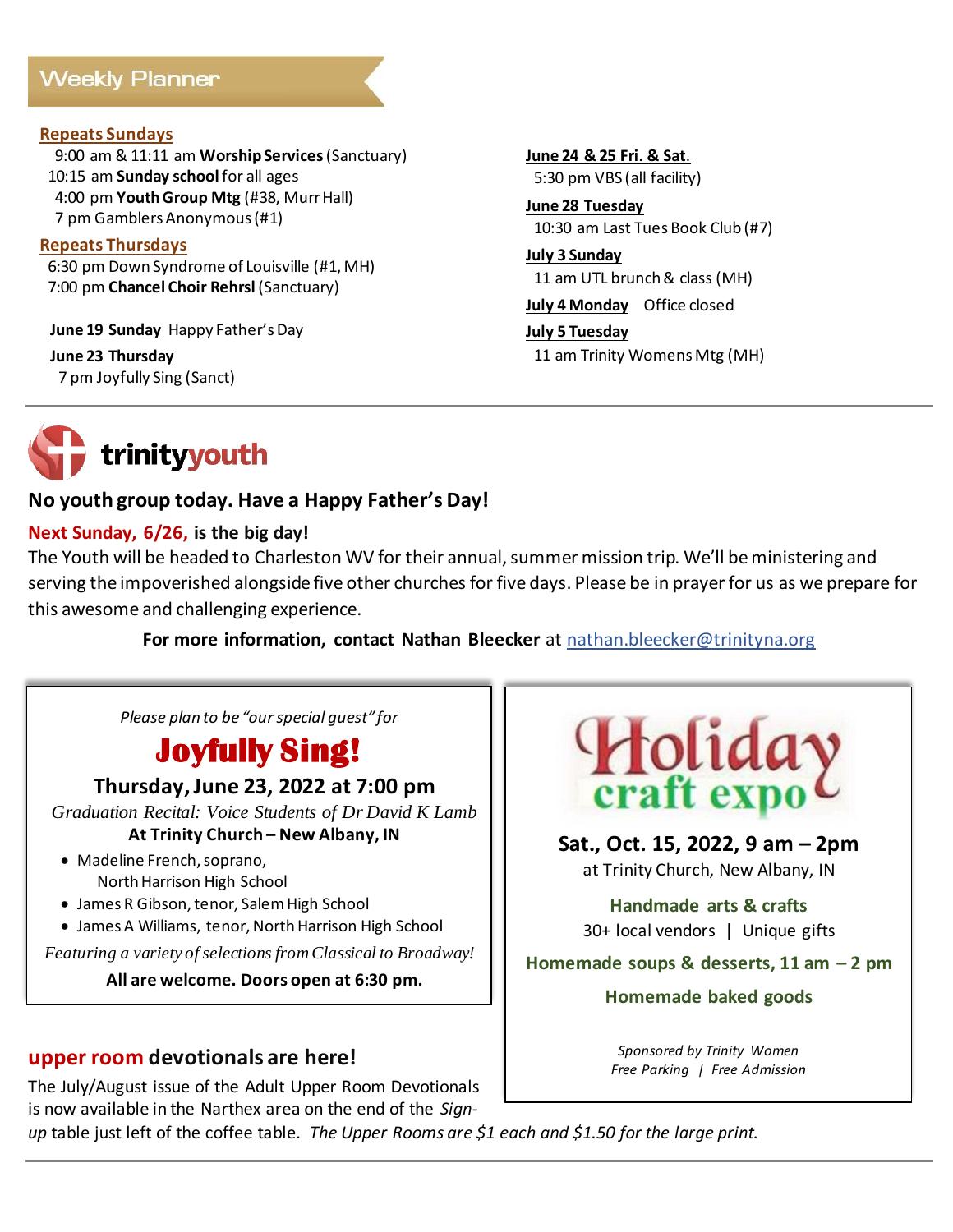|                                |            | <b>Sunday, June 19, 2022</b>          |  |
|--------------------------------|------------|---------------------------------------|--|
| <b>Multi-Media Sound:</b>      | 9 am       | Jan McCauley                          |  |
|                                | $11:11$ am | Klein & Maggie Maetschke              |  |
| <b>Multi-Media Video:</b>      | 9 am       | <b>Brook Kramer</b>                   |  |
|                                | $11:11$ am | Ary Arnold                            |  |
| <b>Head Ushers</b>             | 9 am       | Randy Engleman, Greg Neely            |  |
|                                | $11:11$ am | Jr Herndon, Steve Driver              |  |
| <b>Ushers</b>                  | 9 am       | Kevin Roth, Gib Kinney, Dick Peterson |  |
| <b>Narthex Greeter</b>         | 9 am       | Jenny Hoffman                         |  |
|                                | $11:11$ am | Scott & Tina Bostock                  |  |
| <b>Canopy Door Greeter</b>     | 9 am       | Phyllis Wright                        |  |
|                                | $11:11$ am | Need volunteer                        |  |
| <b>Children's Worship</b>      | 9 am       | Christa McCarrick                     |  |
|                                | $11:11$ am | Christa McCarrick                     |  |
| <b>Welcome Center</b>          | 9 am       | <b>Greg Neely</b>                     |  |
|                                | $11:11$ am | Diane Koper                           |  |
| Pray for Pastor                | from home  | Judy Sprinkle                         |  |
| <b>Bereavement Team Leader</b> | June       | Jan McCauley                          |  |

#### **P R A Y E R C O N C E R N S**

**If you have a friend or family member that you'd like to be included in the Prayer Concerns, please contact Rev. Vangie Cannon** at emcannon42@gmail.com or call the office at **812-944-2229.**

Let us pray for comfort for all who are in trouble, sorrow, need, sickness or any other adversity, especially for Trinity's shut-ins. Special prayers for Marcia Heilman, Sheila Dotts, Sonja Wise.

**Care Friends List** with mailing addresses is available in the Narthex.





# **deepest sympathies to the family of Margaret (Marge) (Wirt) Janusz**

on her recent death on June 12, 2022, McCordsville, Indiana. Words of encouragement may be sent to her daughter, Susan Jackson-Fenley, 2115 Liberty Ln, Goshen, KY 40026

# **ladies free for lunch bunch**

Ladies, are you free to go to lunch with your Trinity friends on the first Thursday of the month? Then join the *Free for Lunch Bunch* for a dining experience at *Fuzzy Zellers Covered Bridge Restaurant*. We will meet at Fuzzy's in Sellersburg at **11:30 am on Thursday, July 7, 2022**.

**Please RSVP to hostess, Rita Marking at 812-944-3186 by Monday, June 30.**